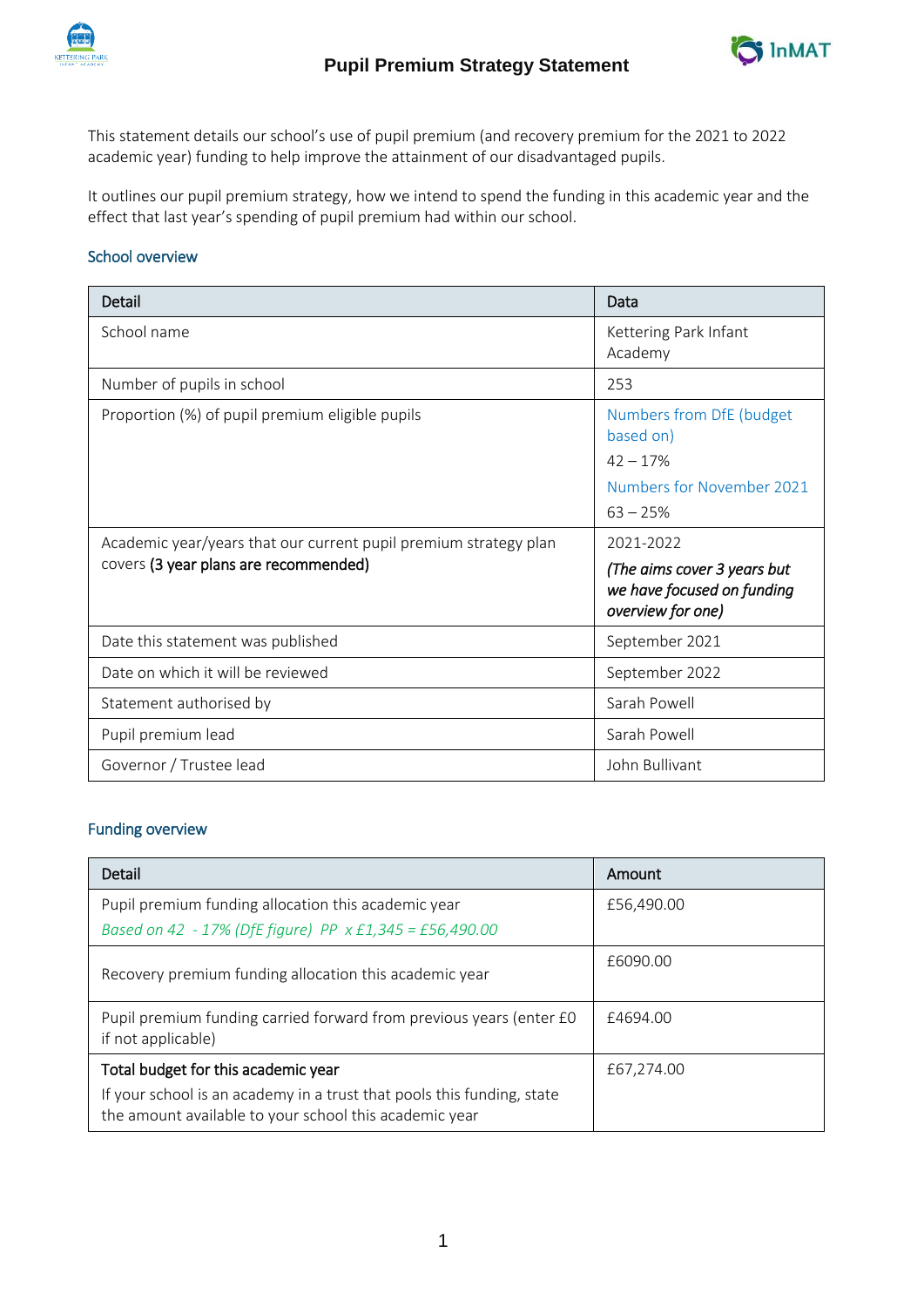



## Part A: Pupil premium strategy plan

# Statement of intent

When making decisions about Pupil Premium funding it is important to consider the context of the school and the subsequent challenges faced. EEF research has been used when making decisions about the funding allocation ensuring value for money at all opportunities.

Common barriers for learning for disadvantaged children, can be; less support at home, weak language and communication skills, lack of confidence, more frequent behaviour concerns, attendance and punctuality issues as well as attaining lower in different curriculum areas. Alongside these there may also be complex family situations that prevent children from flourishing. The challenges are varied and there is no 'one size fits all'.

## Our ultimate objectives are:

- $\checkmark$  To narrow the attainment gap between disadvantaged and non-disadvantaged pupils.
- $\checkmark$  For all disadvantaged pupils to make or exceed national progress rates.
- $\checkmark$  To support our children's health and wellbeing to enable them to access learning at the appropriate level,
- $\checkmark$  To improve the attendance of all pupils in our school.
- $\checkmark$  To ensure all pupils in our school have access to extra-curricular activities.

### We aim to do this through:

- Ensuring quality first teaching is in place in every classroom to ensure that teaching and learning opportunities meet the needs of all pupils.
- Ensuring support and provision is in place to support our vulnerable pupils through well-being support, teaching of PSHE.
- When making provision for socially disadvantaged pupils, we recognise that not all pupils who receive free school meals will be socially disadvantaged.
- Provide support for the pupils in school as well as the families at home.
- Work with families to ensure that they are able to support the learning of their child at home e.g. providing workshops and further support provided by class teachers and the family support worker.

## Achieving these objectives:

 A range of provision that ensures the children have the opportunity to address the areas identified.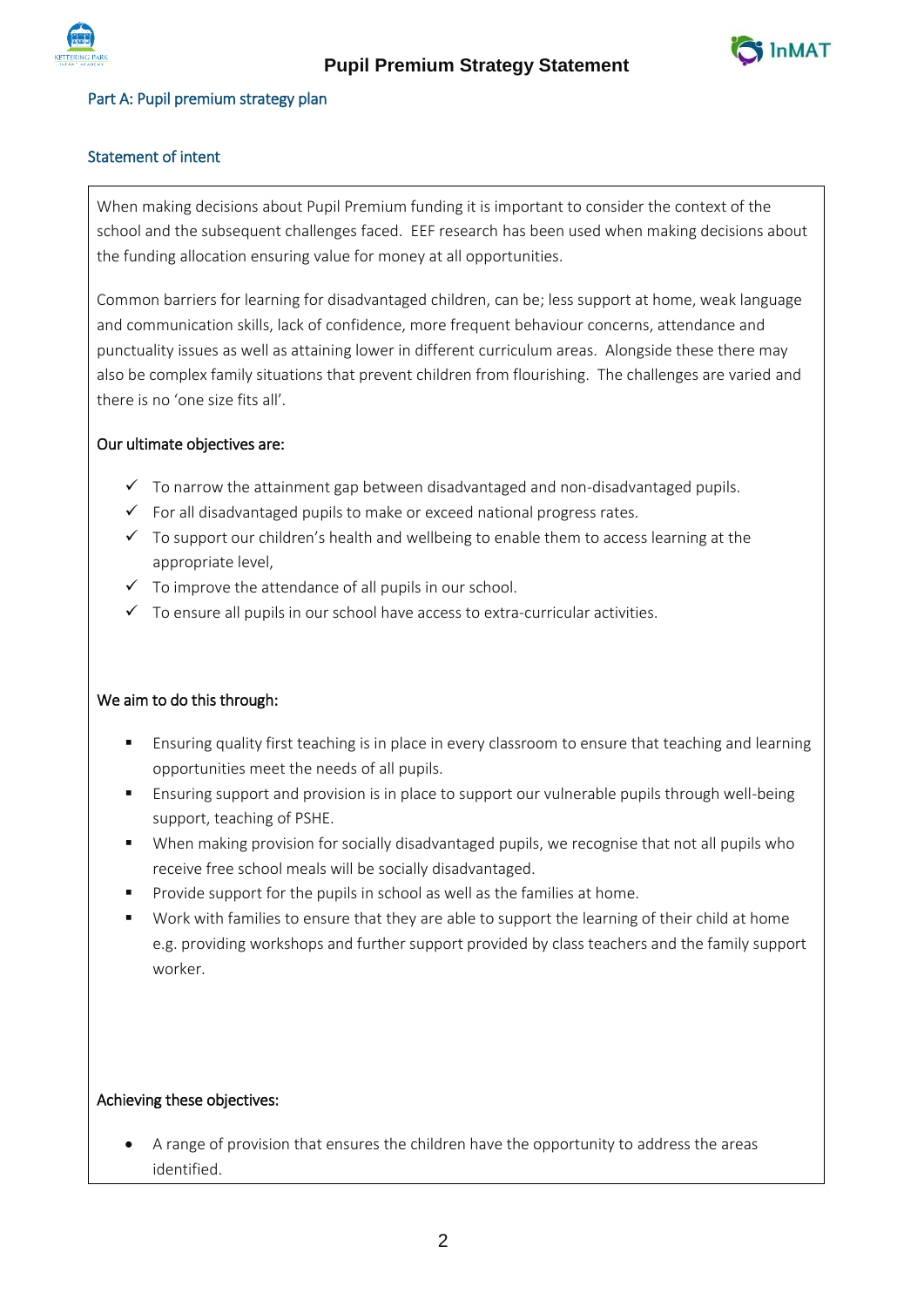



- Ensuring all teaching is good or better thus ensuring that the quality of teaching experiences by all children is improved.
- Allocate additional intervention and support e.g. tutoring to work on focussed work in order to reduce the gaps in attainment.
- Support provided by the class teacher and TA in class daily.
- Support provided by the family support worker.
- All our work through the pupil premium will be aimed at accelerating progress, moving children to at least age –related expectations.
- Ensure resources are available for pupils to use at school and at home where necessary.
- Support payment of activities to ensure that children have first-hand experiences to use in their learning e.g. educational visits, attending clubs, activities in school, purchasing school photographs, attending breakfast club etc.

# Key principles:

o Ensure that all pupils are able to meet their potential and are provided with excellent opportunities at the school in order to enable them to thrive and flourish during their time at the school.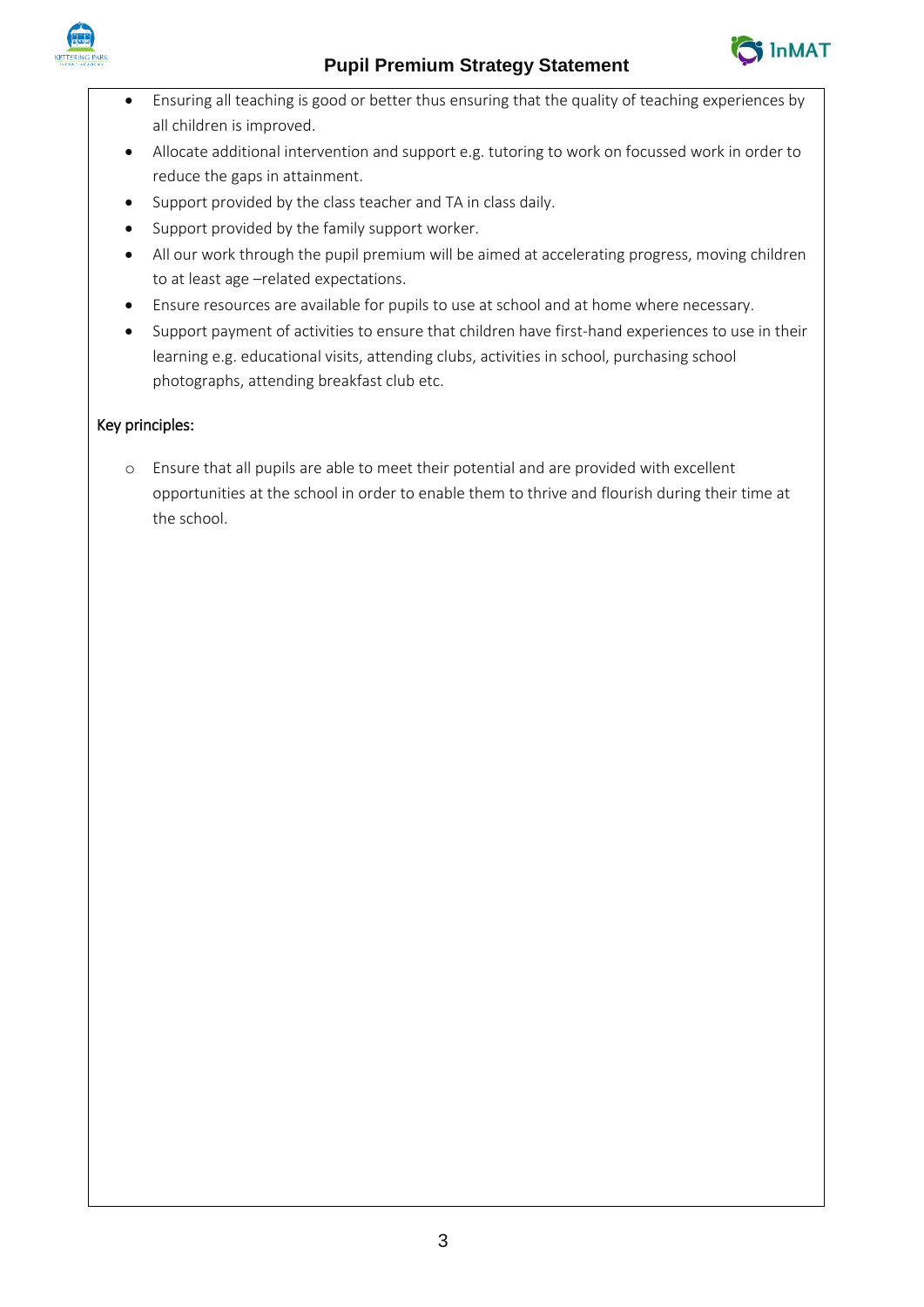

## Demography and school context

Kettering Park Infant Academy is a three form entry junior school and is part of the InMAT Trust. The school is located in the East Midlands, Northamptonshire. (63 children) 25% of children are entitled to pupil premium, (95 children) 38% are EAL and (15 children) 6% are SEND. The map below displays the 'Index of Multiple Deprivation' and puts KPIA amongst the 30% most deprived neighbourhoods in the country.

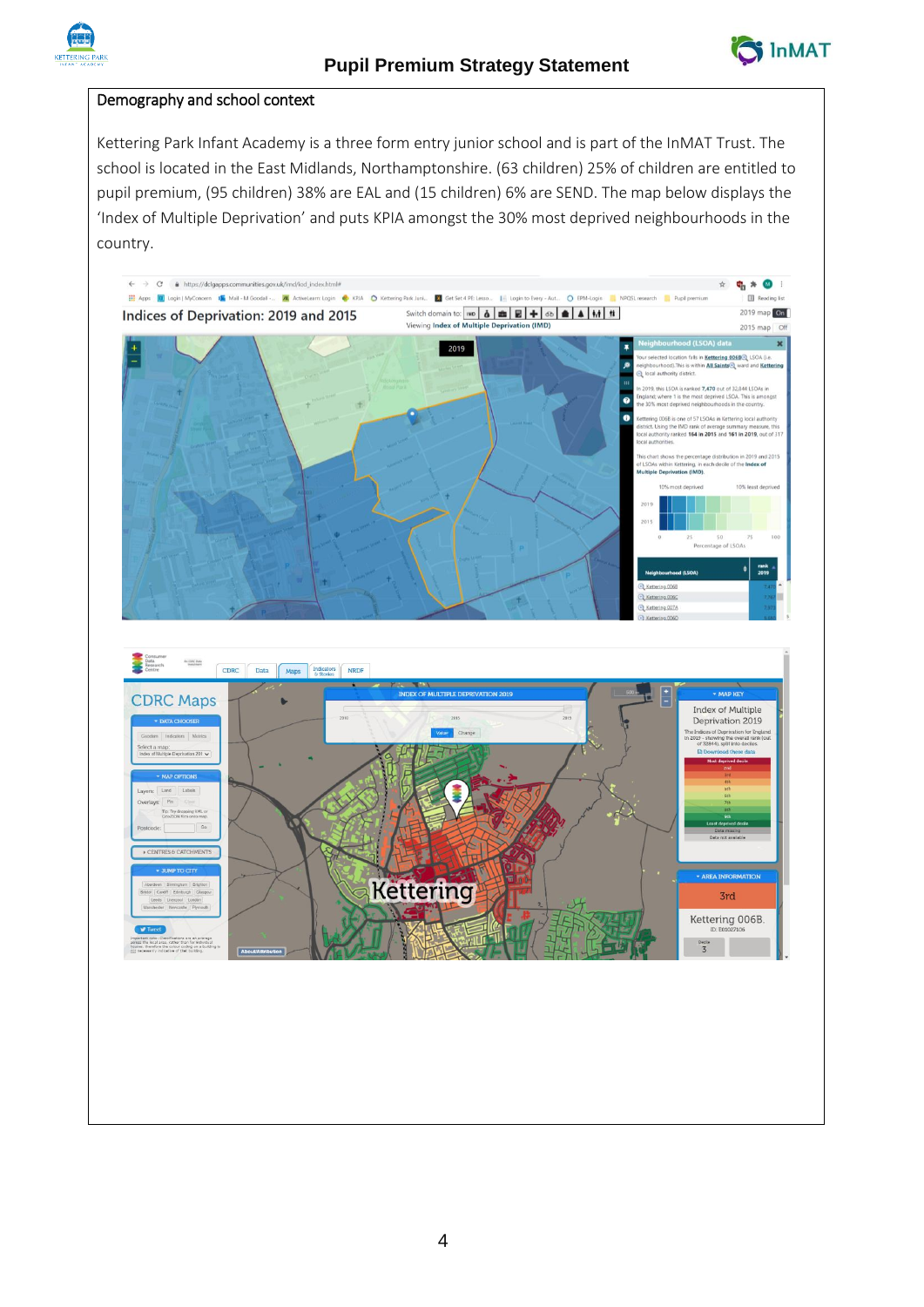



# Challenges

This details the key challenges to achievement that we have identified among our disadvantaged pupils.

| Challenge<br>number | Detail of challenge                                                                                 |
|---------------------|-----------------------------------------------------------------------------------------------------|
|                     | Attendance and punctuality.                                                                         |
|                     | Attainment in reading, writing, phonics and maths as well as ensuring the gap does not<br>increase. |
| 3                   | Self-regulation and self-discipline (including behaviours for learning)                             |
| 4                   | Uptake of extra-curricular activities.                                                              |
|                     | Parental engagement in order to support the children at home and at school with their<br>learning.  |

# Intended outcomes

This explains the outcomes we are aiming for by the end of our current strategy plan, and how we will measure whether they have been achieved

| Intended outcome                                                                       | Success criteria                                                                                                                                                                                                                                                                                 |
|----------------------------------------------------------------------------------------|--------------------------------------------------------------------------------------------------------------------------------------------------------------------------------------------------------------------------------------------------------------------------------------------------|
| Progress in reading, writing, maths and phonics.                                       | Percentage of children age related expectations<br>at the end of KS1 to be in line with national<br>expectations.                                                                                                                                                                                |
| Attendance to have improved for all pupil<br>premium children.                         | Percentage for pupil premium children to be in<br>line with national expectations as well as the gap<br>reduced between pupil premium and non-pupil<br>premium. Attendance to be above 96%.<br>Persistent absences to decrease (a number of PP<br>pupils are causing our PA to increase) – to be |
|                                                                                        | below 15%.                                                                                                                                                                                                                                                                                       |
| Improved attitudes to learning and children able<br>to self-regulate.                  | Reduction of behavioural incidents that are<br>impacting learning. Pupils able to self-regulate<br>and use strategies provided.                                                                                                                                                                  |
| PP pupils attend a range of extra-curricular clubs<br>that are provided by the school. | Pupils are engaging in extra-curricular clubs and<br>this is improving their social and emotional<br>wellbeing.                                                                                                                                                                                  |
| Parents/carers to be able to fully support their<br>child in and out of school.        | Parents and carers will have attended workshops<br>and other activities offered to them to enable<br>them to support the children fully.                                                                                                                                                         |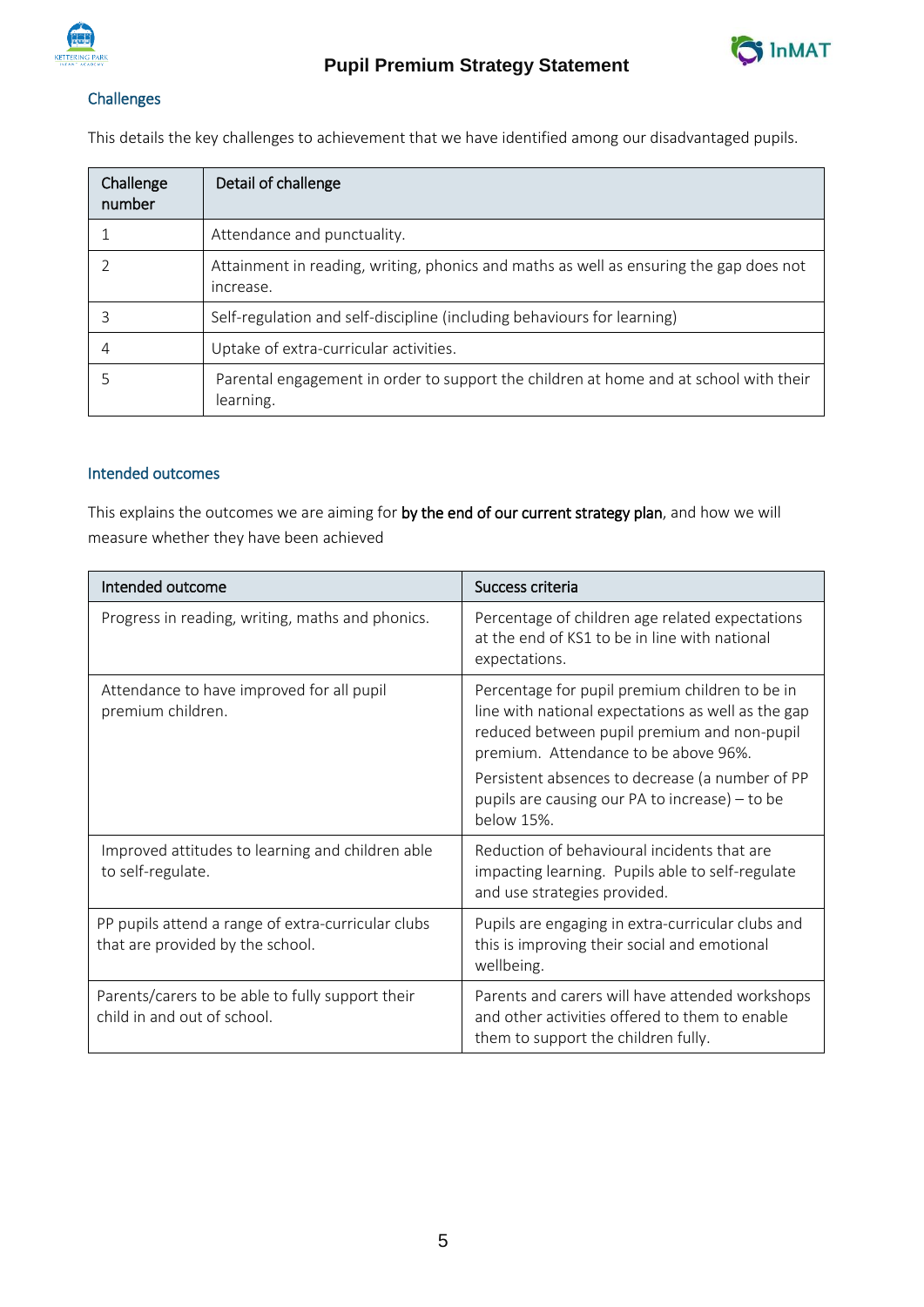



## Activity in this academic year

This details how we intend to spend our pupil premium (and recovery premium funding) this academic year to address the challenges listed above.

# Teaching (for example, CPD, recruitment and retention)

Budgeted cost: £36,174.00

| Activity                                                                                                                                                                                                                                                                                                                                                                                                                  | Evidence that supports this approach                                                                                                                                                                                                                                                                                                                         | Challenge number(s)<br>addressed                            |
|---------------------------------------------------------------------------------------------------------------------------------------------------------------------------------------------------------------------------------------------------------------------------------------------------------------------------------------------------------------------------------------------------------------------------|--------------------------------------------------------------------------------------------------------------------------------------------------------------------------------------------------------------------------------------------------------------------------------------------------------------------------------------------------------------|-------------------------------------------------------------|
| TA support in each class working<br>with PP pupils in the lesson.<br>Spring evaluation:<br>TA support is available to support<br>in lessons as well as carry out<br>interventions linked to Fast track<br>tutoring for RWI. QFT in place and<br>TA deployed effectively by the<br>class teacher.                                                                                                                          | $EEF +4$<br>Research (Making best use of teaching<br>assistants, 2015) states that when teaching<br>assistants deliver structure interventions of<br>this nature one to one intervention or small<br>group - it has a consistent impact on<br>attainment of approximately three to four<br>additional months' progress.                                      | 2, 1<br>Equivalent to 3TAs across<br>the school - £34374.00 |
| Targeted interventions for PP<br>pupils to reduce the attainment<br>gap in reading, writing, phonics<br>and maths.<br>Spring evaluation:<br>QFT which is monitored by leaders<br>in school and SIL. Supply teacher<br>employed for two days a week to<br>work in KS1 using PiXL therapies<br>and RWI fast track tutoring.<br>Class teacher working with PP<br>across the school for one day a<br>week (Recovery premium). | $EEF +4$<br>As the size of the class or teaching group gets<br>smaller it is suggested that the range of<br>approaches a teacher can employ and the<br>amount of attention each student will receive<br>will increase, improving outcomes for pupils.                                                                                                        | 2, 3, 5<br>Costing as above                                 |
| CPD<br>In house as well as through<br>external providers to support with<br>English and Maths.<br>RWI training - provided by InMAT.<br>Spring evaluation:<br>Training for all staff Dec 2021,<br>new staff to the school have<br>attended training at other schools<br>within the Trust.<br>Weekly RWI practice sessions in<br>place for all staff lead by the<br>phonics lead.                                           | <b>EEF Learning Styles</b><br>The idea underpinning learning styles is that<br>individuals all have a particular approach to<br>or style of learning. The theory is that<br>learning will therefore be more effective or<br>more efficient if pupils are taught using the<br>specific style or approach that has been<br>identified as their learning style. | $\overline{2}$<br>No cost to the school.                    |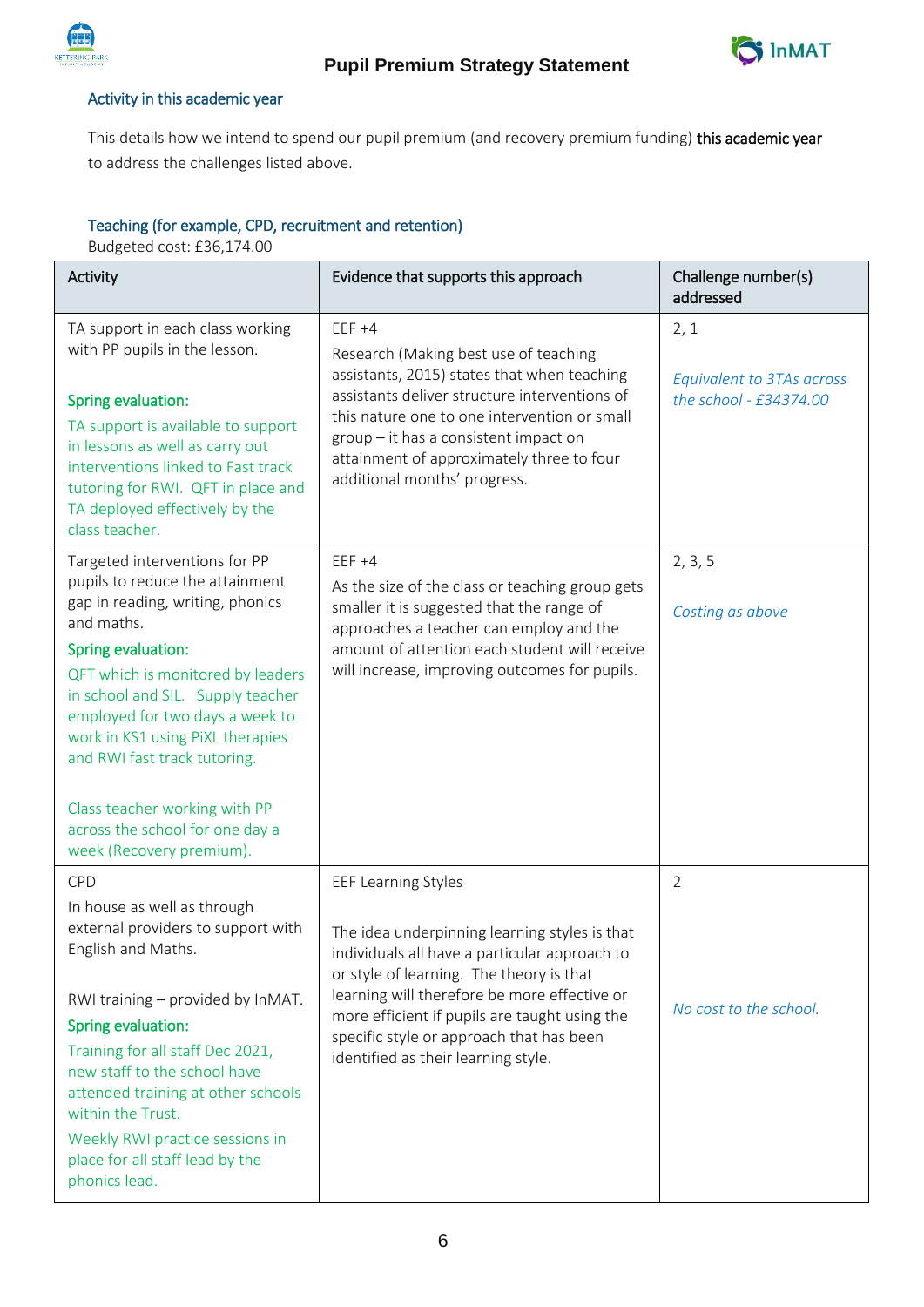



| Write Stuff training - Jane                                                                                                                                     | £250 for the training plus          |
|-----------------------------------------------------------------------------------------------------------------------------------------------------------------|-------------------------------------|
| Considene for the English lead.                                                                                                                                 | travel expenses - £50 -             |
| Spring evaluation:                                                                                                                                              | £300                                |
| Training attended in September<br>2021. Further training from SIL<br>Simon Blight for the English lead<br>and staff meeting for all staff in<br>April 2022.     |                                     |
| Maths consultancy work - Sarah<br>White.<br>Spring evaluation:                                                                                                  | 5 sessions over the year -<br>£1500 |
| Two sessions held with Maths lead<br>and teaching staff. Additional<br>support provided for the Maths<br>lead through working with other<br>leads in the Trust. |                                     |

# Targeted academic support (for example, tutoring, one-to-one support structured interventions)

# Budgeted cost: £6090.00

| Activity                                                                                                                                                  | Evidence that supports this approach                                                                                                                                                                                                                                                          | Challenge number(s)<br>addressed                      |
|-----------------------------------------------------------------------------------------------------------------------------------------------------------|-----------------------------------------------------------------------------------------------------------------------------------------------------------------------------------------------------------------------------------------------------------------------------------------------|-------------------------------------------------------|
| Tutoring to be provided to our<br>PP children in order to support<br>missed learning and to reduce<br>the attainment gap.<br>Spring evaluation:           | $EEF +4$<br>Small group tuition is defined as one teacher or<br>professional educator working with two to five<br>pupils together in a group. This arrangement<br>enables the teacher to focus exclusively on a<br>small number of learners, usually in a separate                            | 2, 1<br>Use of recovery premium<br>funding. £6090.00. |
| Tutoring has been provided 1:3<br>for each Year 1 and 2 class with<br>a focus on Reading / phonics.<br>Tutoring for Maths to be in<br>place after Easter. | classroom or working area. Intensive tuition in<br>small groups is often provided to support lower<br>attaining learners or those who are falling<br>behind, but it can also be used as a more general<br>strategy to ensure effective progress, or to teach<br>challenging topics or skills. |                                                       |
| Small group work for EYFS and<br>KS1 in place once a week lead<br>by a class teacher.                                                                     | Looking at our end of year data for 2021 we<br>have identified that our Year 2 cohort will be a<br>focus for tutoring initially and then we will move<br>to Year 1 in the Spring term. We will focus on                                                                                       |                                                       |
| Supply teacher working for 2<br>days a week working with<br>some PP children                                                                              | reading and writing initially with our PP children<br>working in a small group of three children.                                                                                                                                                                                             |                                                       |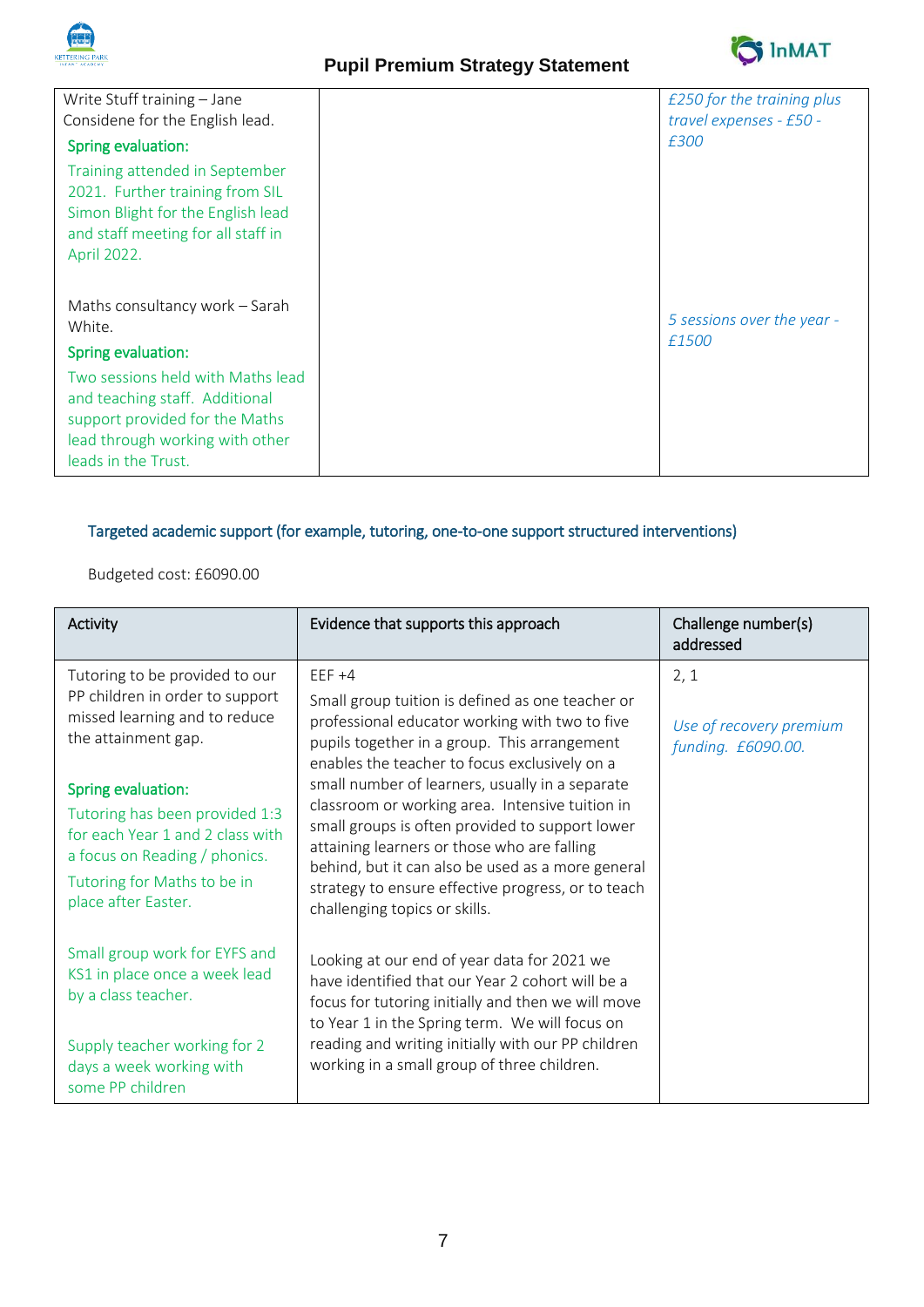



# Wider strategies (for example, related to attendance, behaviour, wellbeing)

Budgeted cost: £12,128.00

| Activity                                                                                                                                                                                                                                                                                                                                                                                                                               | Evidence that supports this approach                                                                                                                                                                                                                                                                                                                                                                                                                                                                              | Challenge number(s)<br>addressed                                              |
|----------------------------------------------------------------------------------------------------------------------------------------------------------------------------------------------------------------------------------------------------------------------------------------------------------------------------------------------------------------------------------------------------------------------------------------|-------------------------------------------------------------------------------------------------------------------------------------------------------------------------------------------------------------------------------------------------------------------------------------------------------------------------------------------------------------------------------------------------------------------------------------------------------------------------------------------------------------------|-------------------------------------------------------------------------------|
| Family Support worker<br>employed for three and a half<br>days a week working with our<br>vulnerable pupils and families.<br>This will include attending<br>professionals meetings.<br>Spring evaluation:<br>Staffing changes have meant<br>that the FSW is now employed<br>across our school and our<br>sister junior school to ensure<br>support and continuity. This is<br>having a positive impact for the<br>school and families. | $EEF +3$<br>We define parental engagement as the<br>involvement of parents in supporting their<br>children's academic learning. It includes:<br>• Approaches and programmes which aim to<br>develop parental skills such as Literacy or IT<br>skills;<br>• General approaches which encourage parents<br>to support their children with, for example<br>reading or homework;<br>• The involvement of parents in their children's<br>learning activities;<br>• More intensive programmes for families in<br>crisis | 5, 2<br>FSW / Behaviour and<br>wellbeing lead employed<br>for 3 days £6928.00 |
| Family support worker to work<br>one to one, small groups with<br>our vulnerable pupils and will<br>receive training to support the<br>children.<br>Spring evaluation:<br>FSW completing Drawing and<br>Talking with identified children.<br>School have also employed a<br>member of staff to support<br>behaviour and wellbeing from<br>February 2022. Support being<br>provided to PP children<br>throughout the school.            |                                                                                                                                                                                                                                                                                                                                                                                                                                                                                                                   | 5, 2, 1<br>Costing as above.                                                  |
| Attendance monitored closely<br>(including punctuality) by the<br>FSW and the office<br>administrator. Policy and<br>practices to be consistently<br>followed and support in place<br>for families that are struggling.<br>Spring evaluation:<br>FSW monitoring attendance<br>and meeting with families as<br>appropriate. PP attendance<br>has improved. Dec 2021                                                                     | EEF<br>Research (and common sense) tells us that<br>families and parents are critical to pupils'<br>attainment. Feinstein and Symons (1999) found<br>that parental interest in their child's education<br>was the single greatest predictor of age 16<br>achievement.                                                                                                                                                                                                                                             | 1<br>No additional costing as<br>included in other costs.                     |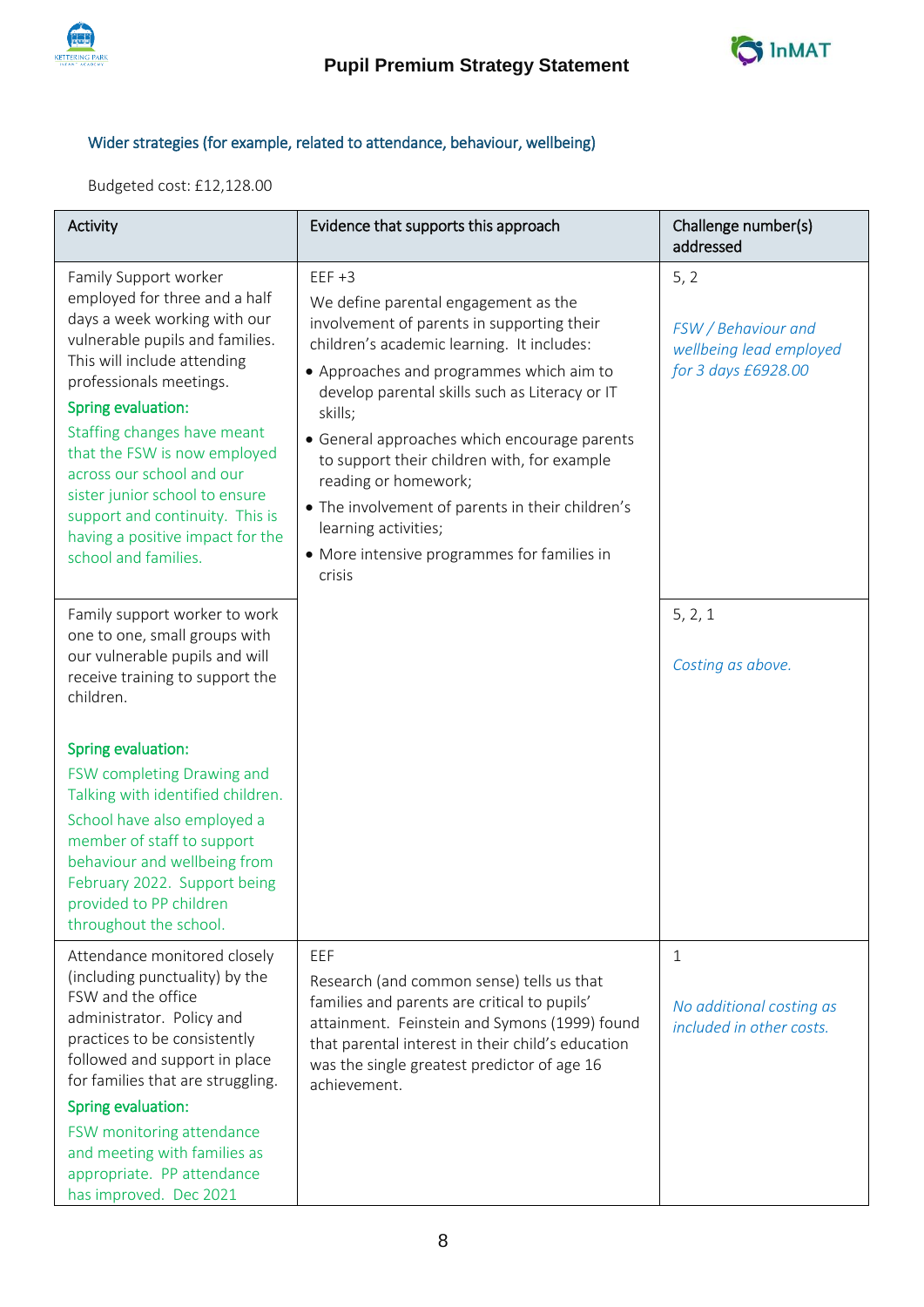

# **Pupil Premium Strategy Statement**



| 90.8%, March 2022 92.4%.<br>Impact of Covid evident.                                                                                                                                                                                                                                                                                                                                                                                                                                                                                                                                                                                                                                                               |                                                                                                                                                                                                                                                                                                                                                                                                                                                                                                                                                                                                                                                                                                                                                                                            |                                                                                               |
|--------------------------------------------------------------------------------------------------------------------------------------------------------------------------------------------------------------------------------------------------------------------------------------------------------------------------------------------------------------------------------------------------------------------------------------------------------------------------------------------------------------------------------------------------------------------------------------------------------------------------------------------------------------------------------------------------------------------|--------------------------------------------------------------------------------------------------------------------------------------------------------------------------------------------------------------------------------------------------------------------------------------------------------------------------------------------------------------------------------------------------------------------------------------------------------------------------------------------------------------------------------------------------------------------------------------------------------------------------------------------------------------------------------------------------------------------------------------------------------------------------------------------|-----------------------------------------------------------------------------------------------|
| The school is working with the<br>Behaviour Hub for the<br>academic year to further<br>support self-regulation and<br>therefore improve behaviour.<br>Training attended by the HT<br>and DHT and cascaded to all<br>staff.                                                                                                                                                                                                                                                                                                                                                                                                                                                                                         | $EEF$ 4+<br>Social and emotional learning (SEL) interventions<br>seek to improve pupils' decision making skills,<br>interaction with others and their self-<br>management of emotions, rather than focusing<br>directly on the academic or cognitive elements<br>of learning.                                                                                                                                                                                                                                                                                                                                                                                                                                                                                                              | $\overline{3}$<br>Funded by the DfE<br>School to pay on costs for<br>travel, supply.<br>£1000 |
| Visits to lead schools and lead<br>school to visit KPIA in order to<br>provide support and advice in<br>order to improve behaviour<br>further.<br>Spring evaluation:<br>The school have continued to<br>work with the Behaviour Hub.<br>As a school we have also<br>worked hard on this area in<br>order to improve the learning<br>behaviours of all children and<br>support staff with this. The<br>Behaviour policy has been<br>updated and strategies and<br>systems in place have also<br>been updated to ensure<br>consistency. The school have<br>employed a member of staff to<br>support with behaviour and<br>wellbeing of our children -<br>February 2022. Training has<br>been provided for all staff. | $EEF$ 4+<br>Behaviour Interventions seek to improve<br>attainment by reducing challenging behaviour in<br>school. This entry covers interventions aimed at<br>reducing a variety of behaviour, from low level<br>disruption to aggression, violence, bullying,<br>substance abuse and general anti-social<br>activities. The interventions themselves can be<br>split into three broad categories:<br>Approaches to developing a positive ethos or<br>1.<br>improving discipline across the whole school<br>which aim to support greater engagement in<br>learning.<br>Universal programmes which seek to<br>2.<br>improve behaviour and generally take place<br>in the classroom<br>3. More specialised programmes which are<br>targeted at students with specific<br>behavioural issues. |                                                                                               |
| Thrive support for identified<br>pupils in Year 2 in order to<br>support behaviour, self-<br>regulation and ensure that<br>they are ready for learning and<br>therefore making academic<br>progress.<br>Spring evaluation:<br>The school are working to<br>provide support through this<br>service for three children in the<br>school (1 in Year 1 and 2 in Year<br>2).                                                                                                                                                                                                                                                                                                                                           | $EEF +4$<br>Social and emotional learning -<br>Interventions which target social and emotional<br>learning seek to improve pupil's interactions<br>with other and self-management of emotions,<br>rather than focusing directly on the academic or<br>cognitive elements of learning. SEL interventions<br>might focus on the ways in which students work<br>with (and alongside) their peers, teachers, family<br>and community. These include: specialised<br>programmes which are targeted at students with<br>particular social or emotional needs.<br>EEF                                                                                                                                                                                                                             | 3, 2, 1<br>Purchased from Catch up<br>funding 2021                                            |
| Provide parents with<br>opportunities to use a voucher<br>over the year to support for<br>example with the cost for                                                                                                                                                                                                                                                                                                                                                                                                                                                                                                                                                                                                | Research on parental engagement - April 2020<br>found that 'Two recent meta-analyses from the                                                                                                                                                                                                                                                                                                                                                                                                                                                                                                                                                                                                                                                                                              | 5, 4<br>£4200                                                                                 |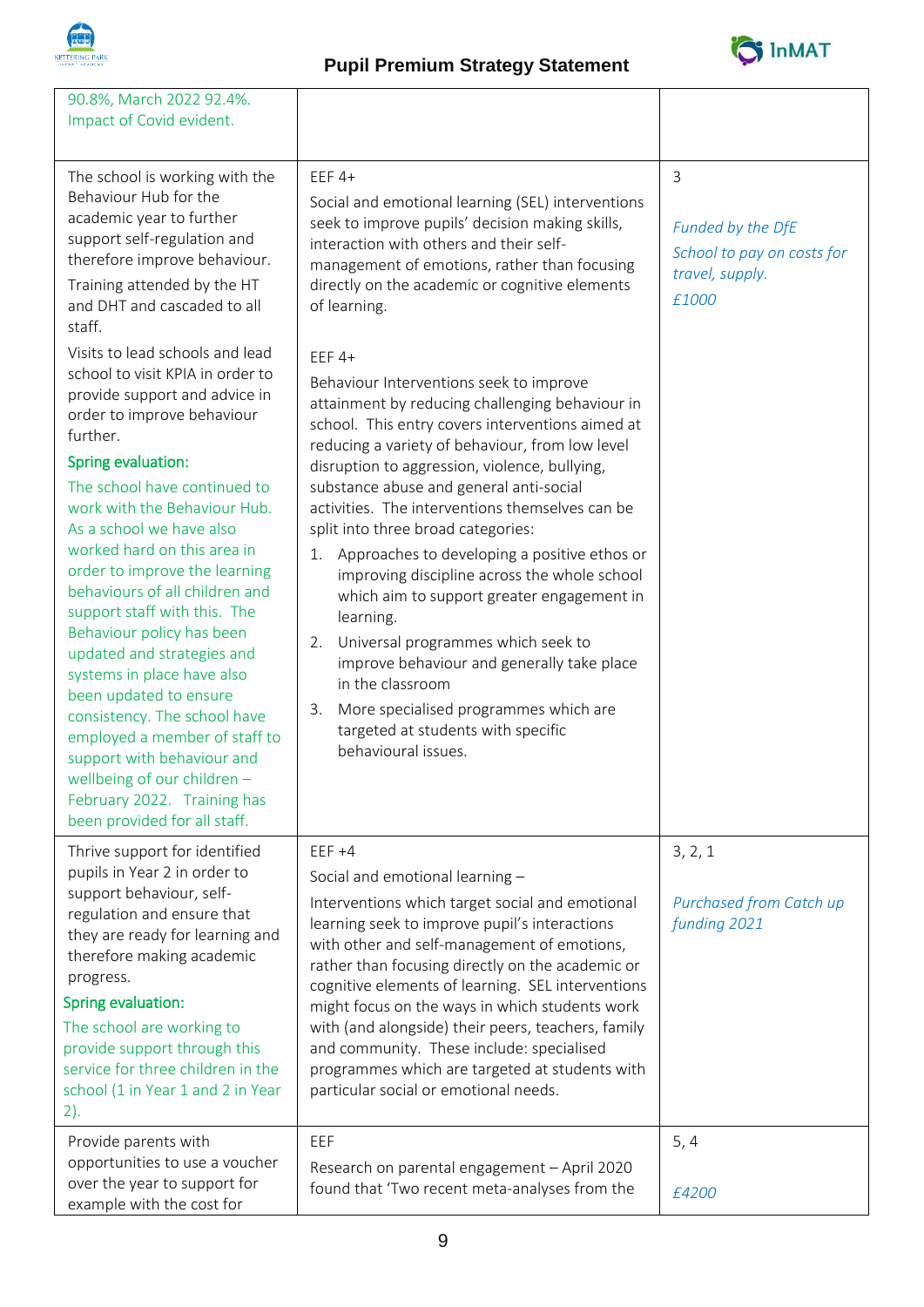

# **Pupil Premium Strategy Statement**



| extra-curricular activities,<br>school photos, attending clubs<br>etc.<br>Spring evaluation:        | USA suggested that increasing parental<br>engagement in primary and secondary schools<br>had on average two to three months positive<br>impact'. |  |
|-----------------------------------------------------------------------------------------------------|--------------------------------------------------------------------------------------------------------------------------------------------------|--|
| Parents / Carers are able to<br>access the vouchers as<br>outlined for trips, clubs, and<br>photos. |                                                                                                                                                  |  |

Total budgeted cost: £54,392.00